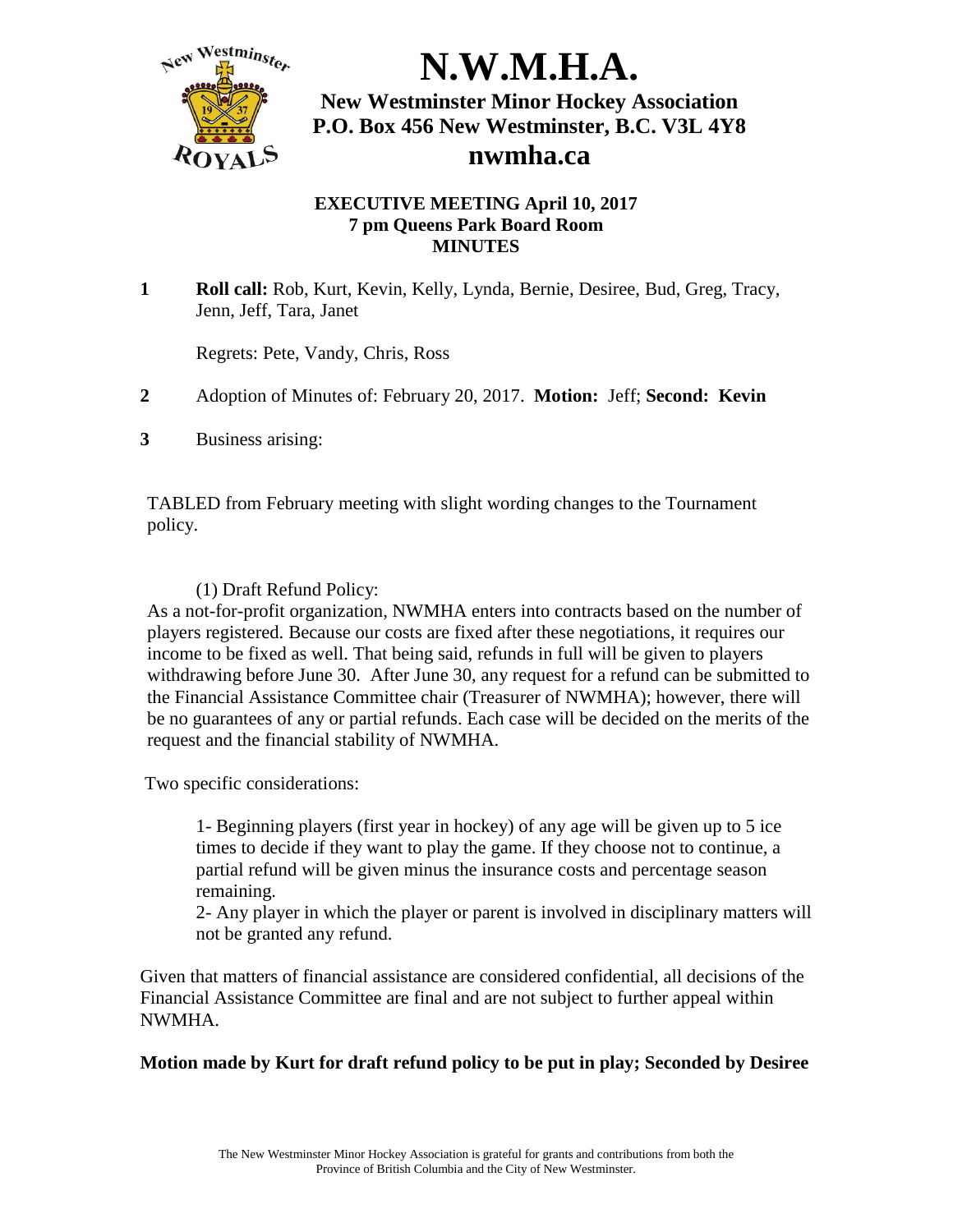

#### (2) Draft Tournament policy addendum:

Parents/guardians of players who participate in the New Westminster-hosted tournaments will assist in the coordination of the tournament (e.g. volunteering for the tournament committee, running the clock, scoresheet). Players of families who do not assist may not be permitted to play in the tournament or their families will be subject to a fine. The decision will be made by a committee consisting of the Tournament Director, President and Treasurer of NWMHA.

### **Motion made by Tracy to accept policy; Seconded by Lynda**

- **4 Correspondence:**
- **5 New Business:**
- **6 Reports:**

**President (Rob):**

### **Hockey Canada**

-In March, Hockey Canada announced the support of Cross Ice OR Half Ice hockey for H1-H2 across Canada.

## **BC Hockey**

-Submitted a resolution to regulate arena size under the Regulations of BC Hockey. In short, I am trying to regulate the area size under 'regulations" which are higher than 'policy' and therefore force BC Hockey on the issue of "Cross ice". The submission calls for:

-Atom and above full size ice, actual size to be determined by the Districts and their leagues.

-H1-H3, small ice size, 80-130' length, actual size to be determined by the Districts and their leagues.

-H4 -September to December 31, small ice size, 80-130' length, actual size to be determined by the Districts and their leagues.

-January to March, small or full size ice actual size to be determined by the Districts and their leagues.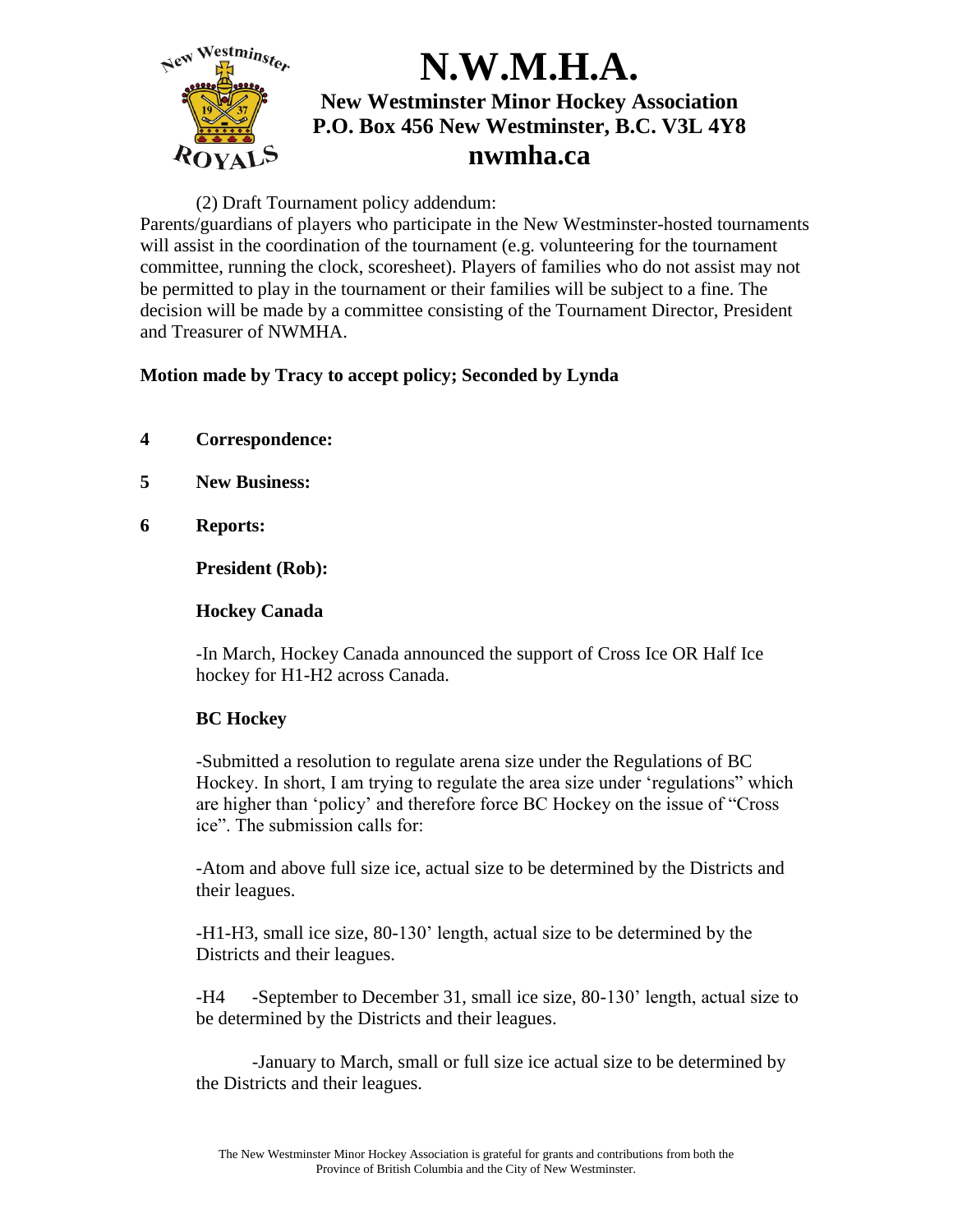

\*If this makes it to the AGM and passes, then I will make a motion that the Board and Executive or BC Hockey be directed to rename and revise all references to Cross ice hockey to accommodate the changes.

\*One concern is this flies in the face of BC Hockey's cross ice policy so much that I suspect BC Hockey will try and squash it before it gets to the AGM.

-BC Hockey and the Pacific Coast Amateur Hockey Association (PCAHA) are jointly requesting applications from interested individuals to join a Zone Programming work group.

-BC Hockey First Aid notice: BC Hockey, in partnership with Sport Med BC, is hosting a pilot hockey-specific first aid clinic for minor hockey associations risk managers. Not sure if this is going to me mandatory for all Safety/Risk personal as of yet.

### **PCAHA**

-Hosted Final 4 for Midget Tier 2, thanks to Jennifer Lauener and Steve Tucsok for their work.

### **Presidents' C League**

-League Managers needed for H3 and H4

-The NWMHA ref development model was discussed and fully supported

-Discussion regarding escalating serious penalties. The Arbutus Club automatically doubles BC Hockey, PCAHA or Presidents' C League suspension in midget and since doing this they have seen a significant drop in serious offences. I propose we consider a new policy to automatically doubles any suspension given by our governing bodies that are of two games or more and make this non appealable. This would cover all Gross, Match and Fighting, as well as accumulated Majors that result in automatic two games or more. My rationale is we end up dealing with these issues often at hearings that take a lot of extra time to deal with a few individuals. If we internally automatically escalate the suspensions handed down, I feel we will quickly have the desired impact on those involved.

**Rob is going to look into drafting something up to add to our policies and as an executive we will discuss further at the next meeting to see if we are interested on implementing this policy.**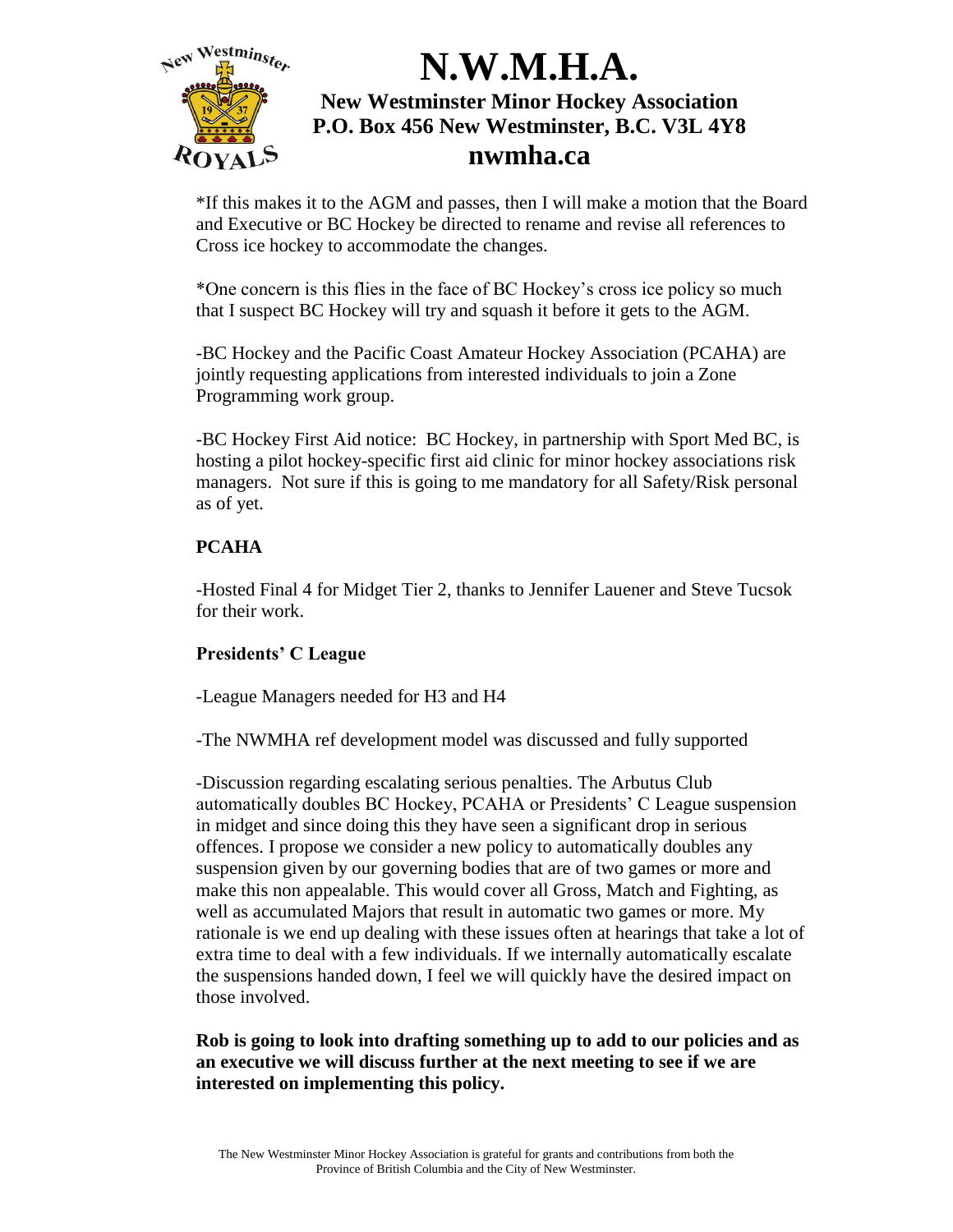

### **NWMHA**

-Processed the required changes to our Constitution and By Laws and filed with the BC Registries of Societies. As a reminder the Executive passed the minimum changes to come into compliance with the new act.

-Intro to Rep Tryouts in March was well attended with a lot of questions from the parents.

-AGM, are we ready? Awards, Scholarships, Budget, Registration; If you are not going to be able to attend the AGM please email Rob and Vandy and submit a report via email for the meeting. Also please include if you are going to want to continue on with your executive role, change your role or retire from your role on the executive.

TABLED from February meeting with slight wording changes to the Tournament policy.

(1) Draft Refund Policy:

As a not-for-profit organization, NWMHA enters into contracts based on the number of players registered. Because our costs are fixed after these negotiations, it requires our income to be fixed as well.

That being said, refunds in full will be given to players withdrawing before June 30. After June 30, any request for a refund can be submitted to the Financial Assistance Committee chair (Treasurer of NWMHA); however, there will be no guarantees of any or partial refunds. Each case will be decided on the merits of the request and the financial stability of NWMHA.

Two specific considerations:

1- Beginning players (first year in hockey) of any age will be given up to 5 ice times to decide if they want to play the game. If they choose not to continue, a partial refund will be given minus the insurance costs and percentage season remaining.

2- Any player in which the player or parent is involved in disciplinary matters will not be granted any refund.

Given that matters of financial assistance are considered confidential, all decisions of the Financial Assistance Committee are final and are not subject to further appeal within NWMHA.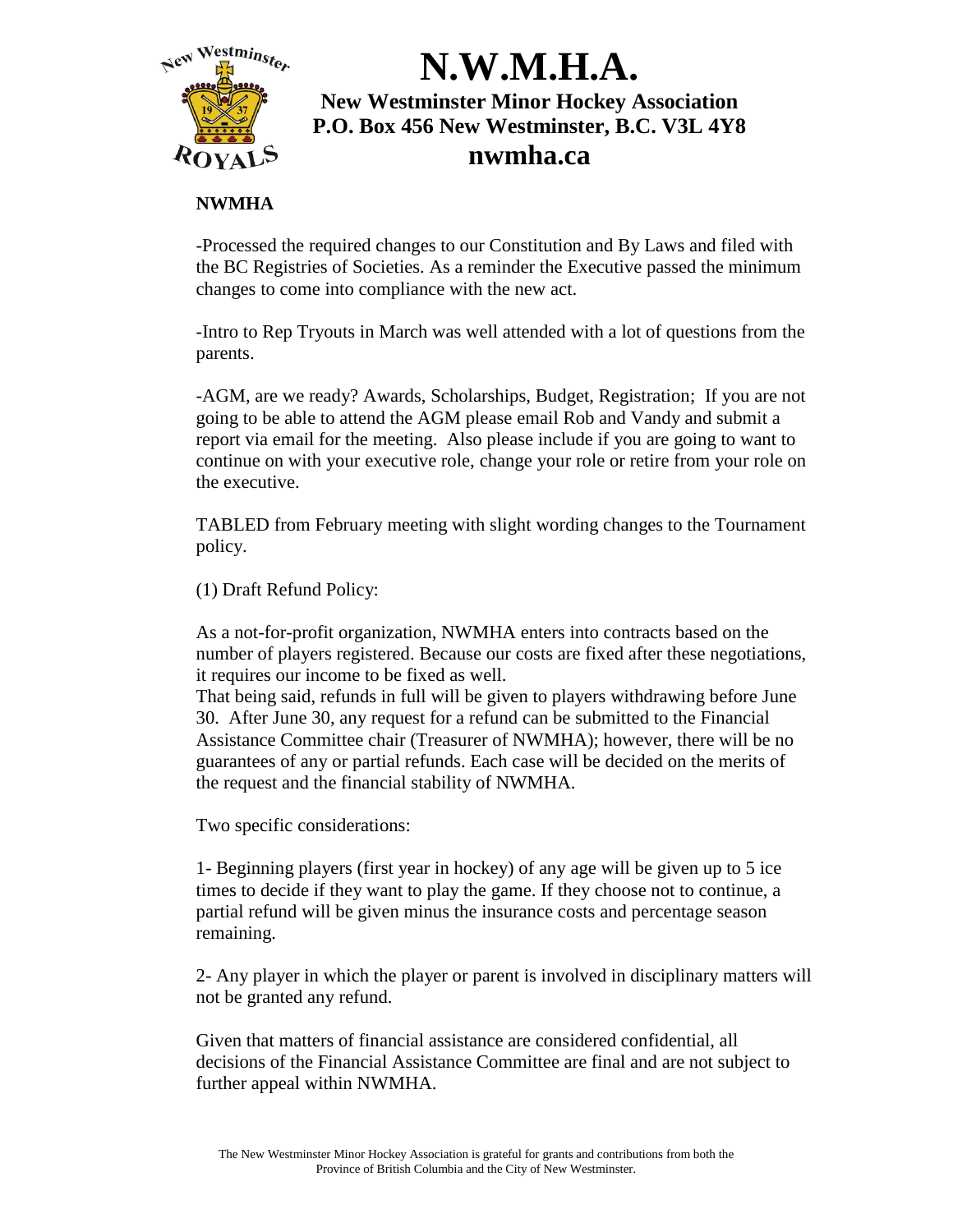

(2) Draft Tournament policy addendum:

Parents/guardians of players who participate in the New Westminster-hosted tournaments will assist in the coordination of the tournament (e.g. volunteering for the tournament committee, running the clock, scoresheet). Players of families who do not assist may not be permitted to play in the tournament or their families will be subject to a fine. The decision will be made by a committee of the Tournament Director, President and Treasurer of NWMHA.

1 st Vice President (Bernie):

## **NEWSLETTER**

The final President's Message for this season went out just before the tournament and earned some good feedback.

Bernie reported that there is a 50% email blast. Meaning, that at least 50% of the newsletters that have been sent out have been open and read. That is not taking into consideration that there are a lot of families with more than one child in the association and they are getting emails for more than one child. Because of this they may only be opening one email instead of all of them.

Bud would also like to report that he has heard nothing but positive feedback about the monthly President's Messages that have been sent out.

## **PR**

Helped handing out medals and trophies at the tournament

## **2 nd Vice President (Daniel):**

## **Al Hughes & Bobby Love Tournaments**

- Total of 17 teams participated. 9 played in Atom. 8 played in PeeWee.
- Probably the highest calibre hockey I've seen from NWMHA teams in last 3 years. They all looked great on the ice!
- Lots of positive feedback and a number of returning teams + coaches from last year.
- Was at rinkside and was announcer at all the QPA games except one.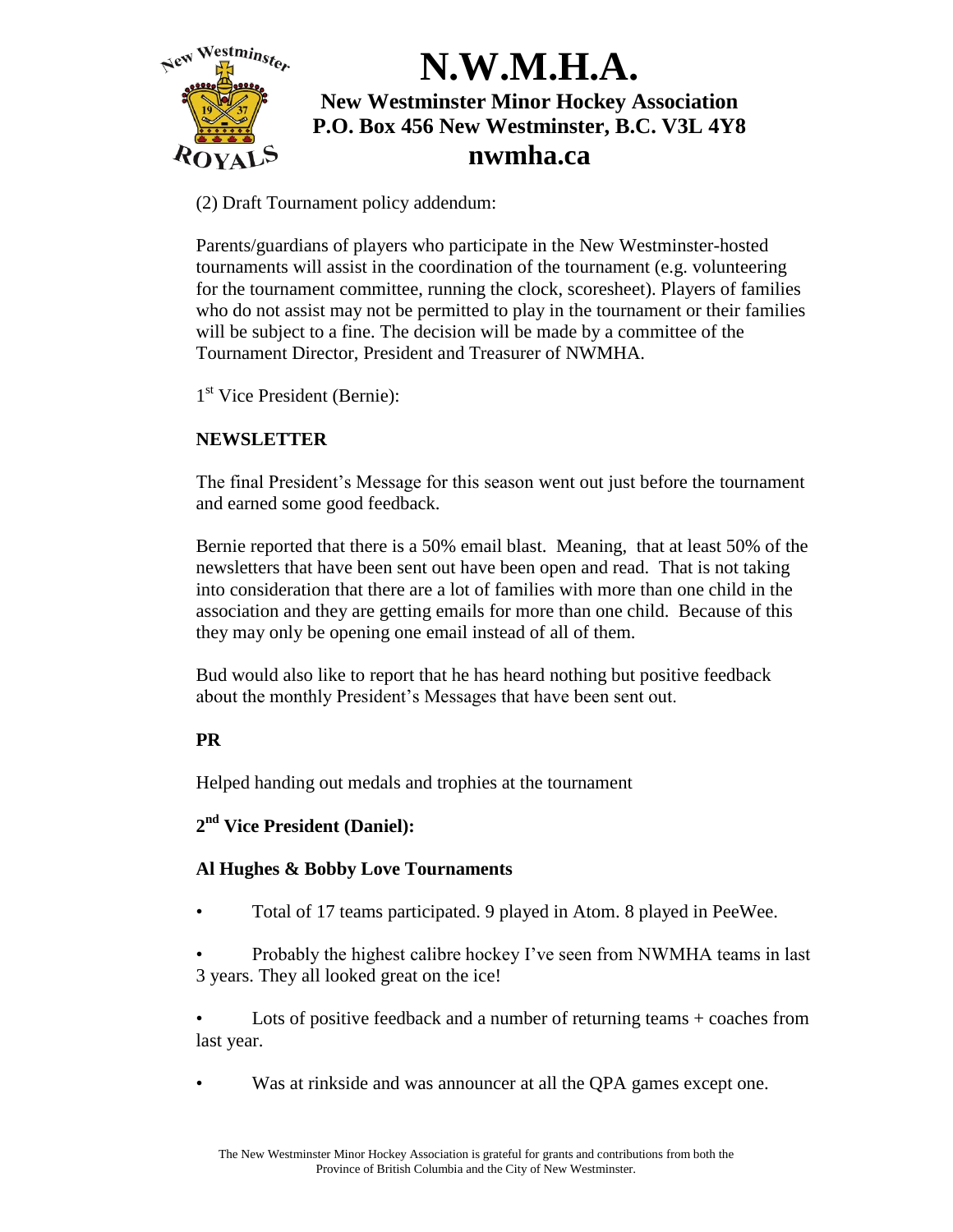

The online system www.volunteersignup.org was a huge hit with families and team managers. Would recommend using again as it was very easy to use and efficient.

- We gave our two Most Sportsmanlike Awards again this year.
	- o New West C2 Bobby Love
	- o Surrey C5 Al Hughes
	- Medal winners were as follows for Atom:
		- o Port Moody GOLD
		- o Semiahmoo SILVER
		- o Aldergrove BRONZE
- Medal winners were as follows for PeeWee:
	- o Ridge Meadows GOLD
	- o New Westminster C1 SILVER
	- o New Westminster C2 BRONZE

#### (**Rob is going to double check with Daniel about a possible confusion with the reporting of the final Medal Winners)**

Two New West PeeWee teams were eliminated from the playoffs even though they were tied with two other teams for the 3rd and 4th spot with 4 points. The tie breaker resulted in them being placed in 5th and 6th spots after round robin.

- Record level of donations this year totalling \$5,500+
	- o BuyLow Foods \$1,250
	- o Derrick Thornhill \$500
	- o Hughes Family \$500
	- o Ippolita Corcione \$250
	- o Boston Pizza \$1100
	- o Dairy Queen \$1100
	- o Fresh Slice Pizza \$200
	- o Burger Heaven \$100
	- o Misc  $$500+$

It was great to see representatives from both the Love and Hughes family on-hand for the puck drop ceremony.

• The Hughes Family donated almost \$500 worth of pizza to the teams who played in the medal games. A wonderful surprise for the players and coaching staff who were most appreciative.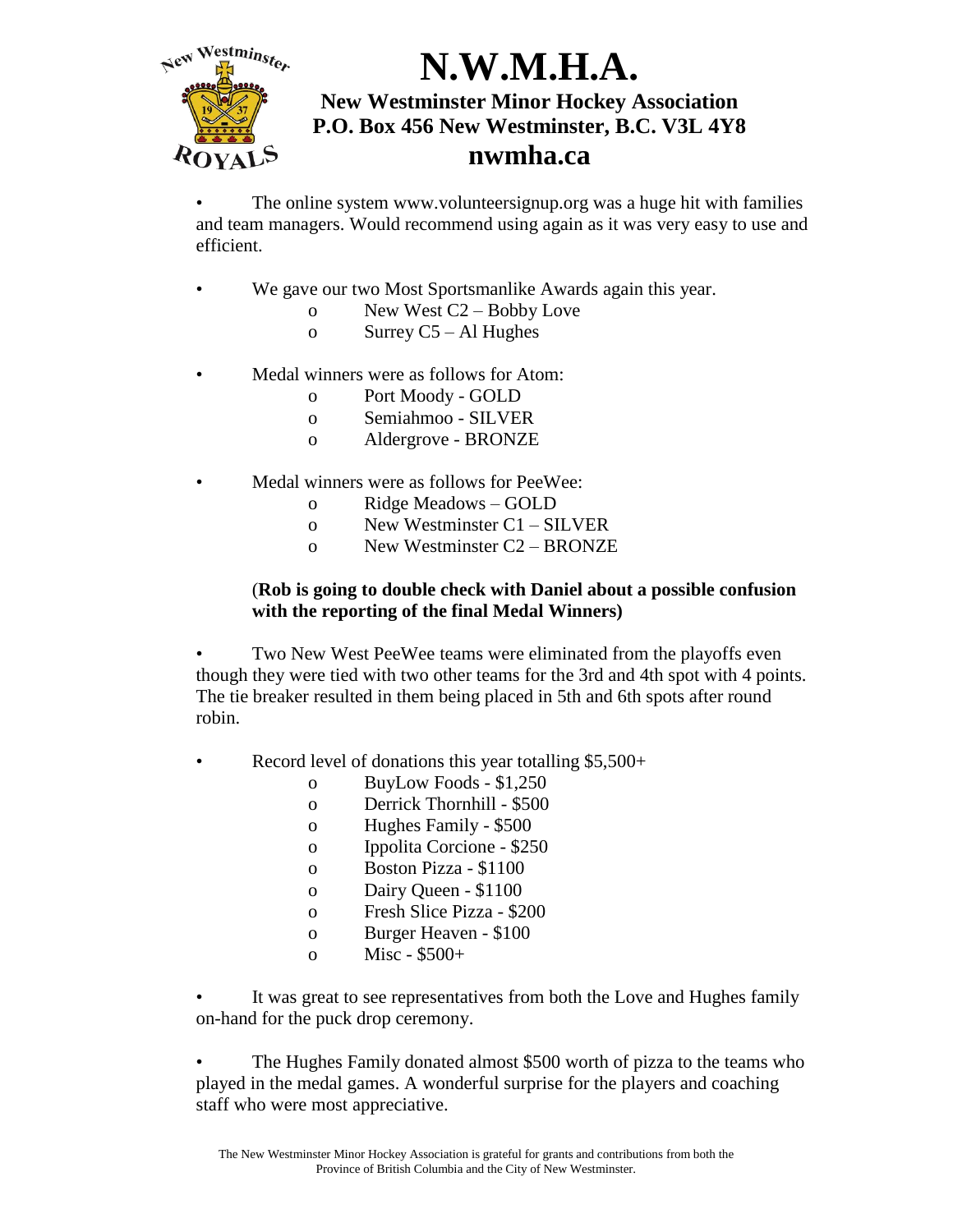

• Mayor Jonathan Cote made an appearance for the puck drop at the Al Hughes gold medal game. Judy Darcy MLA was invited to participate in the gold medal puck drop for the Bobby Love game but had a scheduling conflict.

• We had two advertisers totaling \$750. Excess funds from advertising sold by parents was \$300. This helped to cover the entire print program costs.

- No major incidents and penalties were relatively low for most teams.
- Had lots of positive feedback regarding the caliber of our on ice officials.

• A small token of our appreciation was provided to Beth McNaughton and Leanne Piendl for volunteering their time – despite the fact they have no kids in the tournament.

• Royal City Record newspaper had a great story about the tournament with some great action photos.

- Did not end up needing to use off-ice officials to fill parent spots even though this was offered. Parents volunteered for all of the shifts.
- It has been a great three years and six tournaments! I look forward to supporting my successor and the NWMHA in a volunteer capacity next year!

## **3 rd Vice President (Tracy):**

Awards are going forward for the NWMHA AGM. If there were no nominations there will be no awards being awarded for that particular Award.

## **Treasurer (Kurt):**

- 1- Motion to transfer \$4,000 from operating to Financial Aid fund. **Motion:** Kurt; **Second:** Lynda
- 2- Motion to receive the year end statement **Motion:** Kurt; **Second:** Jeff
- 3- Motion to receive and recommend the 2017-2018 Budget. **Motion:** Kurt; **Second:** Bernie
- 4- Motion to support the goalie development as we have done the past few years. **Motion:** Kurt; **Second:** Kelly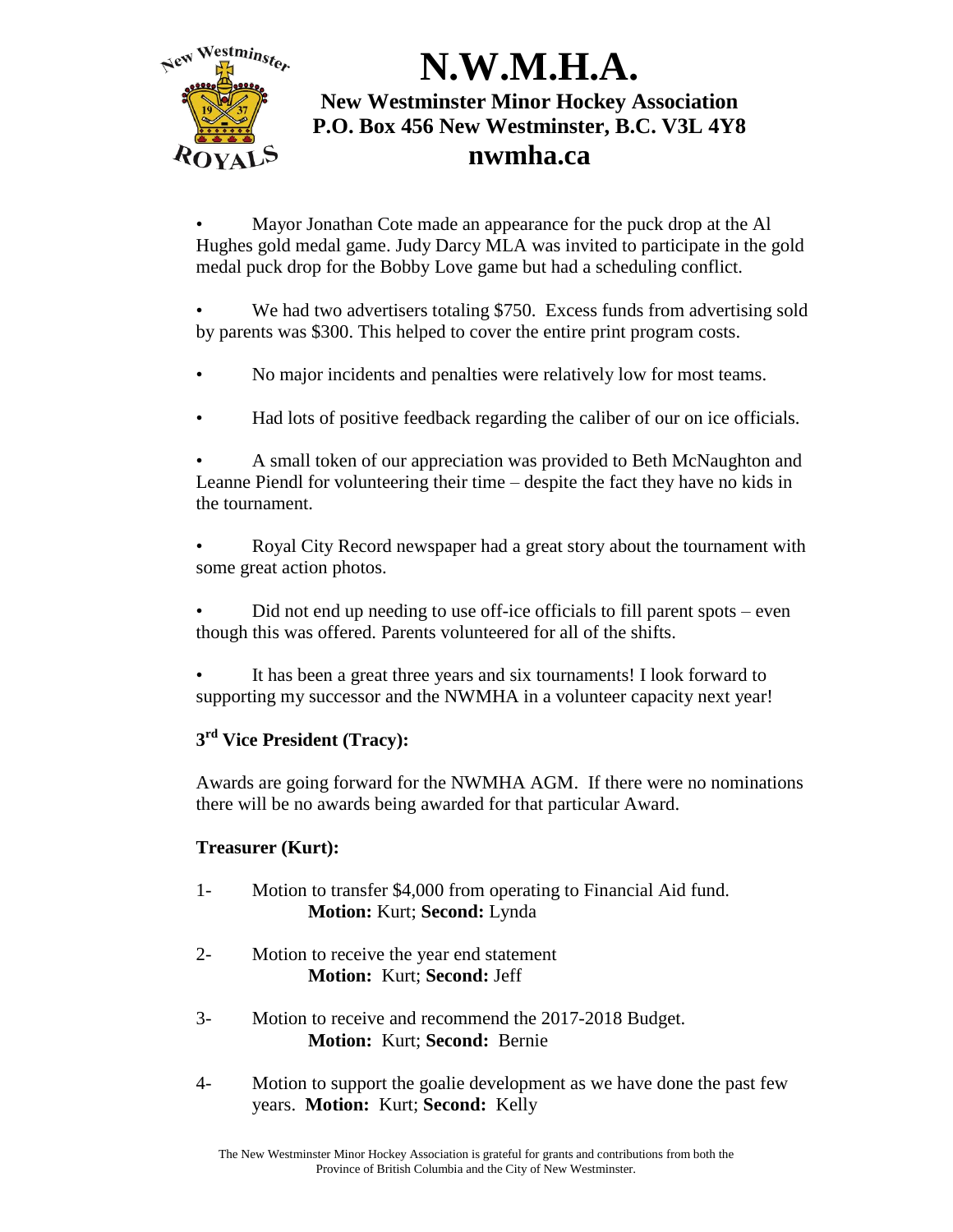

Please find attached the operating statements for the year ended March 31, 2017. I have also attached the financial statements for the year ended March 31, 2017. Overall a good year and net income was higher than expected. Income was lower than expected but there were higher sponsorship revenues received and a high net income from the tournaments. Higher sponsorship revenues were achieved by the sole efforts of Bernie Lehmann, VP1. Great job Bernie!! The main reason for the tournament income was the additional two Midget teams added as the demand was high for the tournament. Expenses were lower in a couple areas that contributed to higher net income for this year. Ice rentals were not as high as budgeted due to folding of the Juvenile A team at Christmas and less ice time that we expected to get form the City of New Westminster. Referee fees were lower as well due to fewer Juvenile A games played after Christmas and the the decision by BC Hockey to make H1 to H4 cross ice hockey for the full year. Other minor reductions in expenses were Coach Expenses (did not have to pay additional months for Juvenile A coach), Projects (allocated for Hockey Day in Canada tshirts, and other association events), Tournament Registrations (one team did not use the \$850 funds available), and Travel and Accommodation By Teams (only used twice as we budget up to four trips).

In March 2017 we opened early registrations 2017-2018 season. This was also the first time we had payment by credit card. Everything went smooth. We had 235 players register early or approximately 60% of registered players from the current season. We had 60% of these registrations pay by credit card. You can see in the March 31, 2017 financial statements the amount of registrations received in advance is much higher than the previous year. This will reduce the number of issues with collecting, holding and processing cheques. There are about 150 players expected to still register which will pay the late fee of \$50. Ideally, we would like to get 80% registered early and 80% pay by credit card. We will try to meet that goal for next year. In order to move to payments by credit card there was a cost to do it. The fee is 2.15% plus \$0.20 per transaction. We have allowed for these expected fees and included them in the Interest and Bank Charges for the 2017-2018 Budget.

#### BUDGET 2017-2018

REVENUES - we based this on age group and last years registrations. So we are expecting approximately 380 players. Registration fees were increased by 5% to cover the payment by credit cards, and City of New Westminster annual ice rental increases.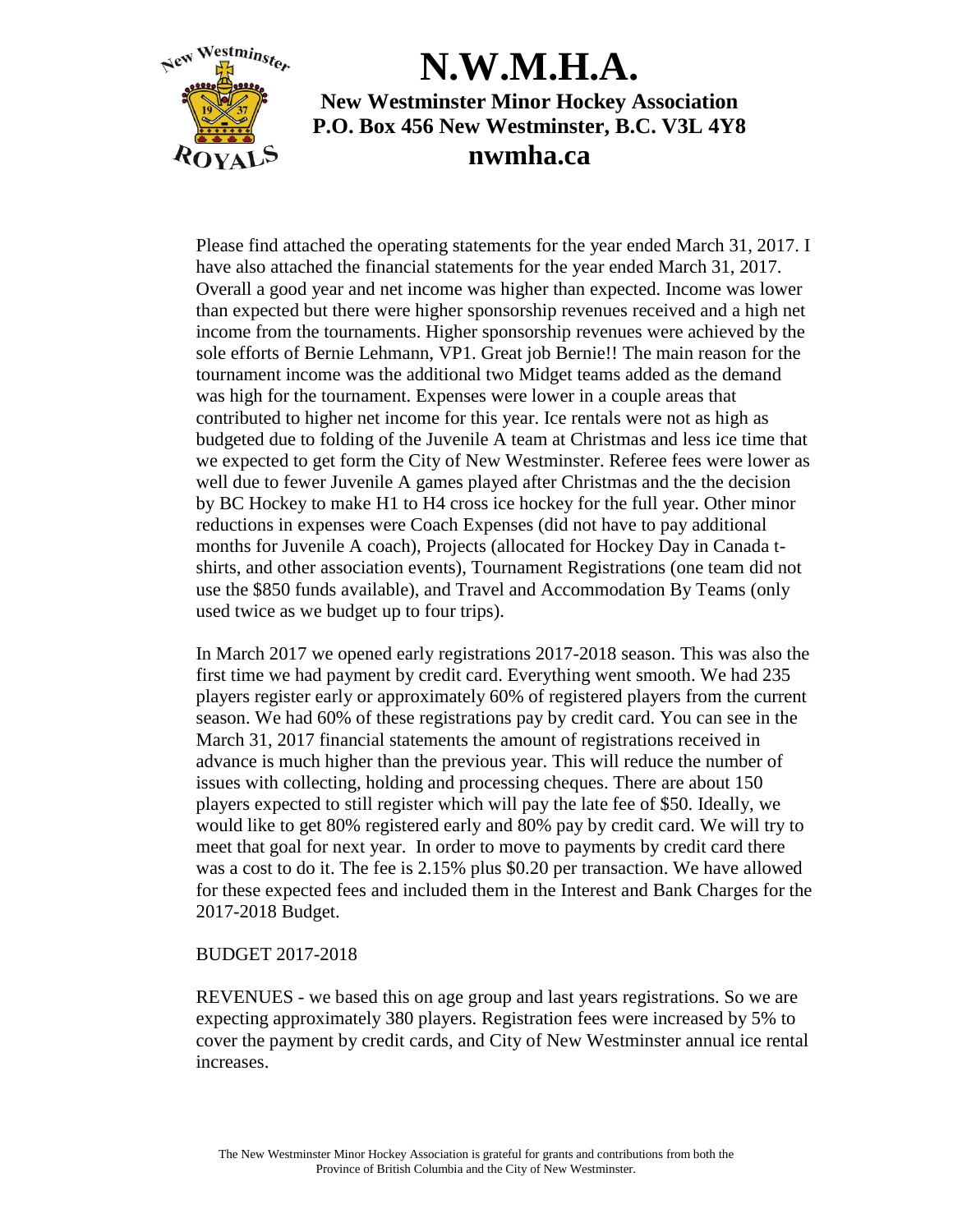

GRANTS - we expect these to be similar form the Province \$70,000, Amateur Sport Grant from the City of New Westminster could be as high as \$10,000 this calendar year as long as we spend according to their allocations.

SPONSORSHIP - We have increased this amount from previous years as the efforts of our VP1 has been able to get additional sponsors. In addition Scotiabank has been a consistent sponsor in the range of up to \$5,000 depending on the year. 2016-2017 Scotiabank gave \$4,000. Thank you Scotiabank!!

TOURNAMENT PROCEEDS (NET) - we allow these tournaments to operate at a loss to make them more enjoyable to all participants (players and parents). We have been able to make room for additional Midget teams which helps the bottom line. In addition there have been a lot of new and returning sponsors to fund advertisements in the tournament programs.

CLINICS - we expect to have additional referee development this coming year. Better trained referees is important to NWMHA and we have allocated additional funds over previous years.

UNIFORMS, EQUIPMENT and SUPPLIES - We have generally kept this expense consistent over the years. We have been able to increase it in the past two seasons and allowed us to get new red jerseys. We expect this to continue in the 2017-2018 season. We expect all teams from Atom to Juvenile to have the new Jerseys introduced last year. Midget and Juvenile got them this year. We have recently order enough for Bantam and Peewee. Atom will be completed in the 2017-2018 season.

ICE RENTAL - we expect ice rental to be higher than last years' actual. This will factor annual increases by the City of New Westminster.

REFEREE' FEES - we have allowed room for this expense to be higher than last years' actual as we expect more referees used for H2 to H4 games and additional Juvenile games.

The rest of the expenses are expected to be similar to last years' actual expenses. Let me know if you have any questions or comments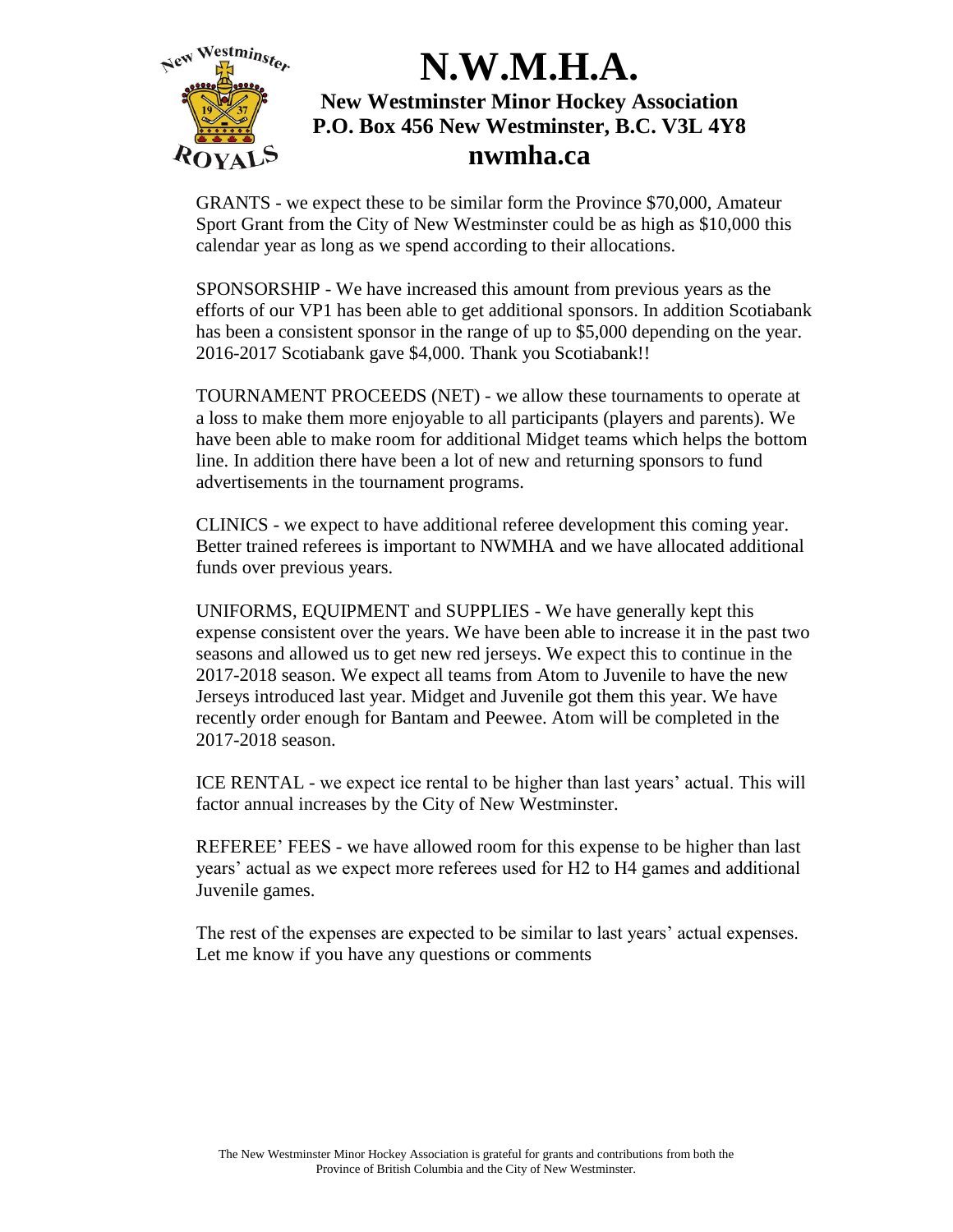

#### **Registrar (Janet):**

Total of 247 registered for the 2017/18 Season:

 $H1 - 2$  $H2 - 11$  $H3 - 19$  $H4 - 34$ Atom – 43 (includes 3 goalies) Peewee  $-43$  (includes 5 goalies) Bantam  $-33$  (includes 5 goalies)  $Midget - 59$  (includes 7 goalies) Juvenile  $-4$  and 1 goalie

### **Secretary (Vandy):**

### **Meeting dates**

AGM Scheduled for May 2, 2017 May 8, 2017 June 12, 2017 July 10, 2017 August 15, 2017

### **Coach Coordinator (Pete):**

6 Dev 1 evaluations completed for 16/17. One outstanding will be completed next season.

6 Coach 2 Post Tasks completed for 16/17. One not completed. Advised he would have to do the course again.

I will have a year-end report ready for AGM but I'm off to San Diego so won't be at meeting tomorrow.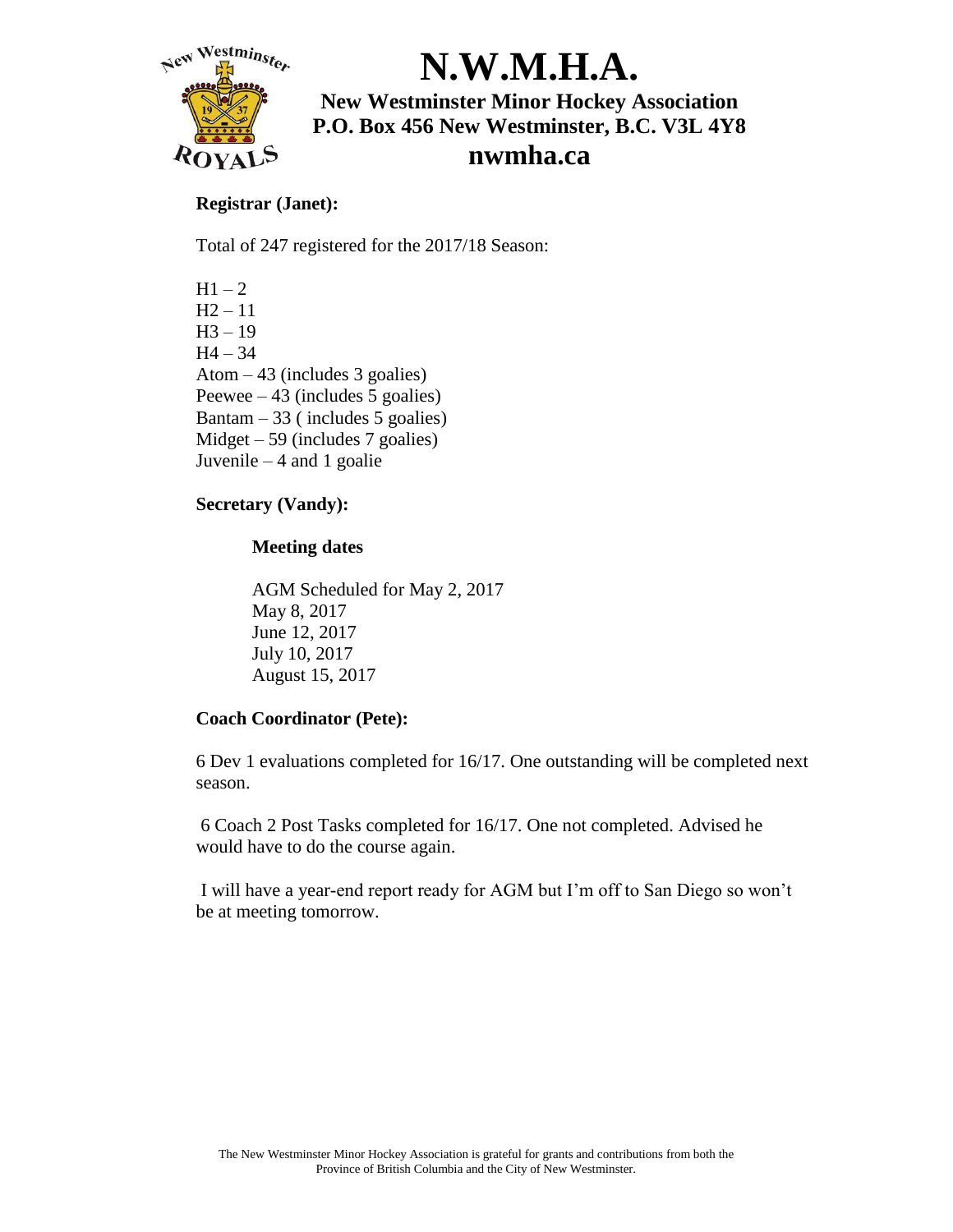

### **Equipment Manager (Kevin):**

Have received all jersey back except the Juvenile Whites.

New material used for the new jerseys has been holding up. Very satisfying.

Wanting to replace jerseys for the Atom – Bantam divisions. It just comes down to the diverse range in sizing. Getting a number of kids to try on a number of different sizes to gage what to order for the groups.

**Ice Allocator (Lynda):** Season is done.

**Referee-in-Chief (Chris):** N/A

### **Referee Allocator (Kelly):**

The Season has come to an end on a very positive note for some officials and me in particular. It was a difficult year with the added responsibility of taking on assigning for not only our association but also in becoming the Referee assignor for the President C League Bantam Boys as well. It was a juggle and not without its challenges but it got managed.

The Bobby Love / Al Hughes Spring Tournament was successful with all shifts being filled and all officials showing up for their shifts. The level of competition between some of the teams was very high but I would like to commend the officials on a job well done. In fact I had a message passed on to me from Daniel Fontaine the Tournament coordinator from one of the teams involved in the tournament expressing how courageous our young officials where for reviewing and reversing controversial calls and how much they were appreciated. Although we are unable to take video replay from Toronto the officials took the time to review many calls by consulting as a team and coming up with a decision together. Many times it was not an easy decision but as a team they worked together and supported one another. The communication between the officials was there and it was really good to see.

During the tournament I was able to arrange for a Referee Development Committee Member for our Zone to come and observe and speak to some of the officials. He himself even said some of them made some pretty great calls and he is looking forward to coming back for the 2017/18 hockey season to help out with referee development.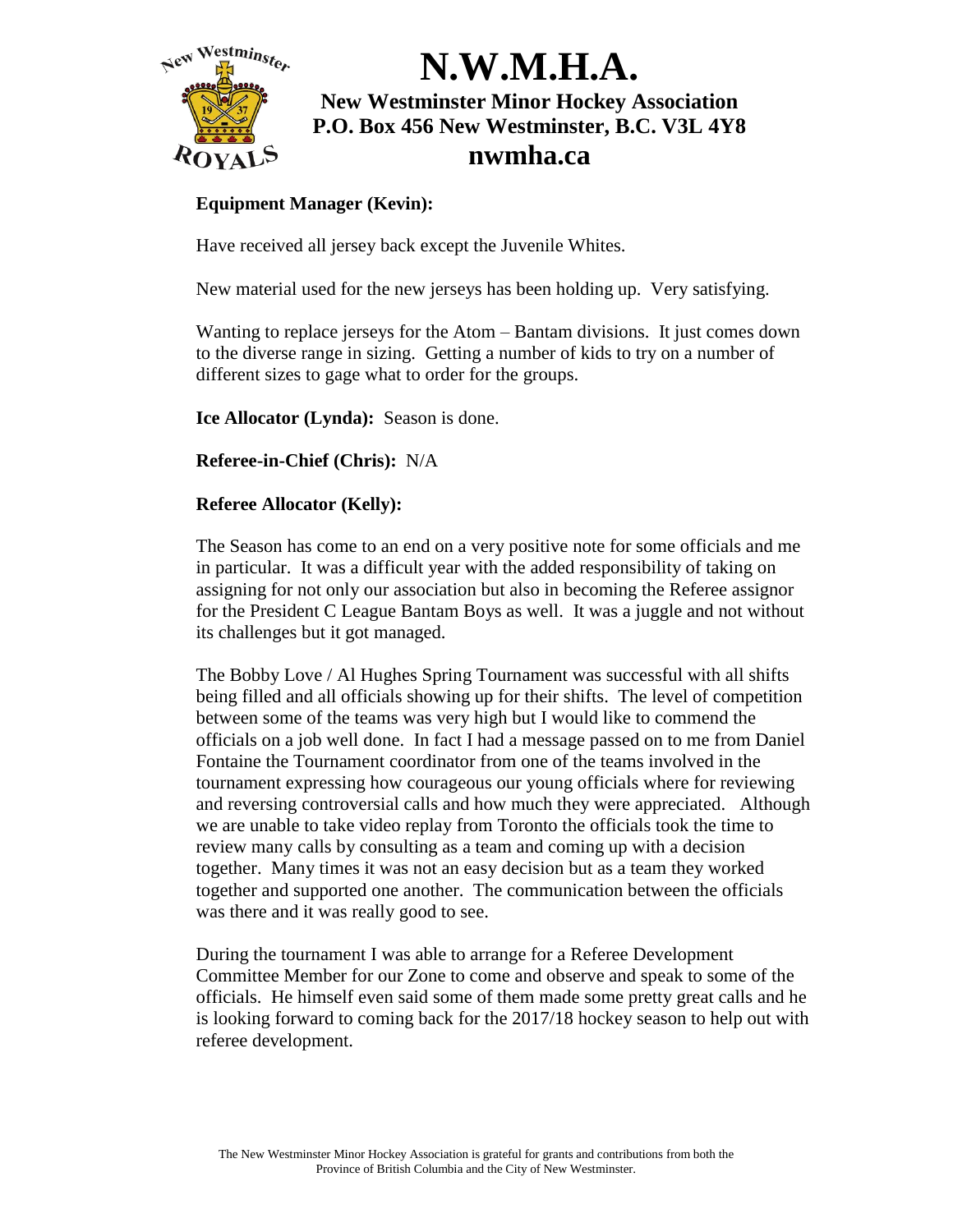

Not only did I receive positive feedback on the tournament but while volunteering at Banner Day on March 5th I was approached twice by two individual teams complimenting the New Westminster officials this year. Both individuals happen to be from Vancouver Thunderbirds. The first was a representative from an Atom A team that was very impressed with the officials they had at QPA during one of their games in January and the other was a Bantam C team. They didn't know that the officials they were complimenting where in fact from New West until they saw the two individuals at Banner Day and the whole team cheered when they saw that they were officiating there game that morning. After the game the two coaches approached the League Manager who in turn called me over and wanted to let me know that the two officials he was speaking of had done quite a few of their games during the regular season and they were quite happy with them and wanted me to pass on to them that they think they did a great job this season. That's when I let them know that the two they were referring to had come from New Westminster and I would be pleased to pass on the information. I later found out that they had approached both the officials on their own while sitting upstairs in The Grill and let them know themselves. It was a proud moment not only for those two officials but it made me feel good as well.

I am looking forward to continuing on as The Referee Allocator for New Westminster and assigning for Bantam C President League. I think that with the new Referee Development we have in place for our new officials coming up and the communication with myself and the Referee Development Committee for our zone we will be able to support and develop many of our officials and hopefully keep them interested in continuing on for seasons to come.

### **Division Managers:**

### **H1-2 (Tara):**

## **H1**

\* The season finished off well and the players all improved immensely from the start of the season. Many of the Hockey Canada core skills were taught during the season.

\* Both the Head Coach and the Assistant Coach will stay on for the next season.

### **Concerns for next season:**

1. The #'s of players moving into H2 will be really low since the team ended with 13 players. However, 2 of these 13 will move to the H3's as they were late to register and were put back with the H1 group. Another player during the season moved to Vancouver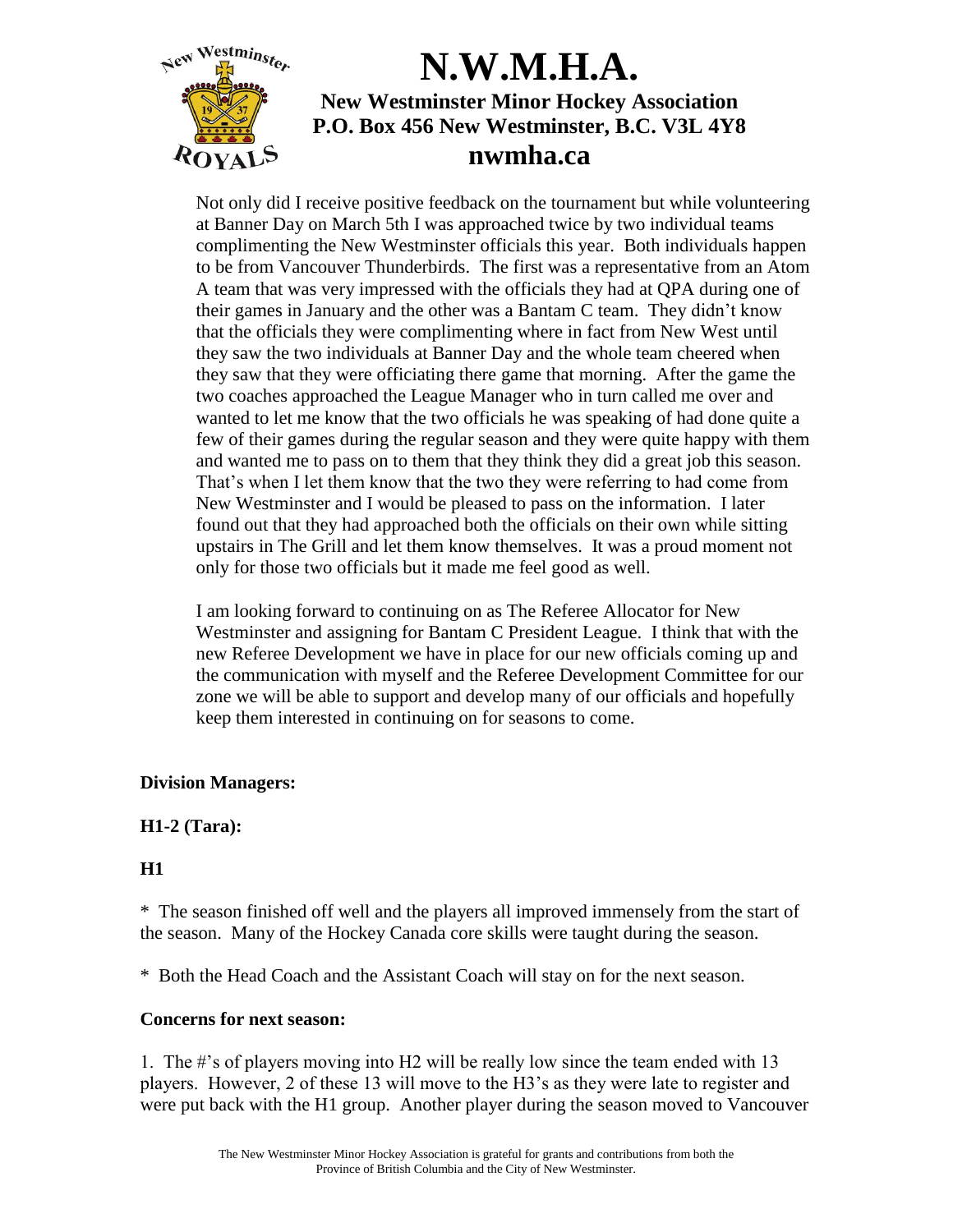

and there is a question as to whether the youngest Kalkat son will move over to the BWC since his older brothers play there now. So this will leave the team starting at 9 players.

2. Another concern from both the Head Coach and the Assistant Coach is the early practice times during the week. Both of the dads are having a really difficult time getting to the rink for a 3:45 practice. One dad works downtown and says he'd have to leave at 2:00 to get to the rink on time. Both of them agreed that a later time would be easier to manage in terms of their jobs.

### **H2**

\* The season finished off well for both teams and all the players improved immensely from the start of the season. Players who were not as engaged and involved in the play during the games at the start of the season were right into all the games at the end of the season. A big part of this was due to the cross ice hockey format. All the players were able to touch the puck and score goals. Many of the Hockey Canada core skills were taught during the season.

\* For the following season, there will be many hands on deck to help out with the team or teams. All the coaches and assistants are all looking to come back to help next season.

\* The coaches are interested in knowing if our association is able to purchase the little goalie nets for the novice group? After playing against other associations who use these little nets, they noticed that the nets were good for giving the goalies more confidence in stopping the pucks. With the larger nets the players in net often felt as if they were getting shot on all game. It's hard for the little players to cover the whole area of the net. As well, for the players who are more advanced and who were able to fire in the pucks, the little nets would give them more of a challenge to get the puck in. They would have to learn to have more control over their shots.

### **Concerns:**

\* The coaches from both teams found that their numbers of players on the team were too low. The H2C1 team had 11 players. The H2C2 team had 10 players. During games, not all the players would show up to games and when playing cross ice games this meant that it was difficult to organize the teams due to a lack of players. Both head coaches would like to see a minimum of 14 players on each team. We know that all the players will return except for 1 player.

A question that both the head coaches had was what is the maximum # of players that can be on a team during the season? One of the Maple Ridge teams this season had 22 players. Both of our head coaches are wondering if we can combine the two H2 teams for the following season? If so this would give us 22 players.

Sign: I am getting this sign project resurrected again. A design is being worked on and Bernie has looked into the printers. Stay tuned!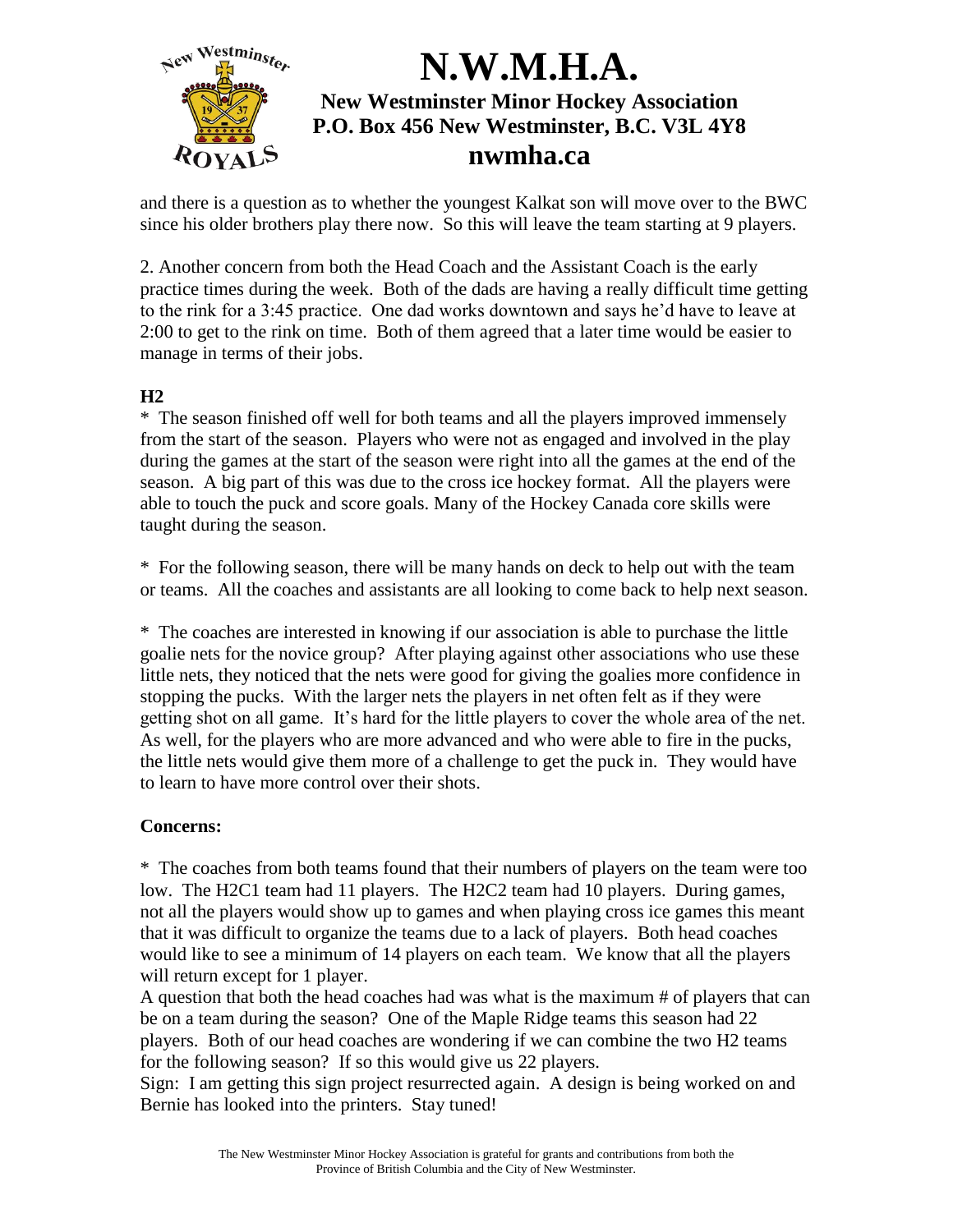

### **H3-4 (Desiree):**

The Atom Transition plan was released by BC Hockey on March  $15<sup>th</sup>$ . This is to prepare H4 players for Atom.

**Suggested:** 6 ice times-with 6 coaches (3 would be practices / 3 would be scrimmages) between August 15<sup>th</sup> and September 15<sup>th</sup> before Atom tryouts.

The hockey 4 head coaches will not be available to run ice sessions in August for the Atom Transition plan (They have planned vacations). They suggest we hire RPM to run these. They also don't think they will be very attended. They suggest we run this plan at the end of the season next year for the upcoming group of H4 players.

The Hockey 3 and 4 teams have wrapped up for the season.

I prepared a short online survey for the division. I received 33 responses out of a possible 63. (52%)

I reviewed the results of the survey with all team managers and head coaches when I met with them last week to wrap up the season. There is a summary of the survey results at the end of this report.

## **H4 Team Managers Meeting**

They felt their teams had good seasons with no real issues. For future seasons they would recommend that the association provide a firm direction on how we want our cross ice teams to be divided. (Balanced teams or teams separated by skill level)

### **H4 Coaches Meeting**

Started out this season with a lot of resistance to the cross-ice change from many of the parents. As the season went on most parents saw the value in the cross-ice format. However attendance to practices this season was often low as many families made outside training a priority over minor hockey. Overall the coaches felt they had good seasons, but did not focus on positional play in their drills enough. Both head coaches are unsure if they will coach again next season.

### **H3 Team Managers Meeting**

All the team managers felt they had a great season. They felt the strength of the coaching teams was more balanced this season then it was last season. They all agreed that having no league schedule was a real challenge as the burden to schedule games fell completely on them. 6 players were identified as having keen interest in playing as a goalie at least somewhat regularly.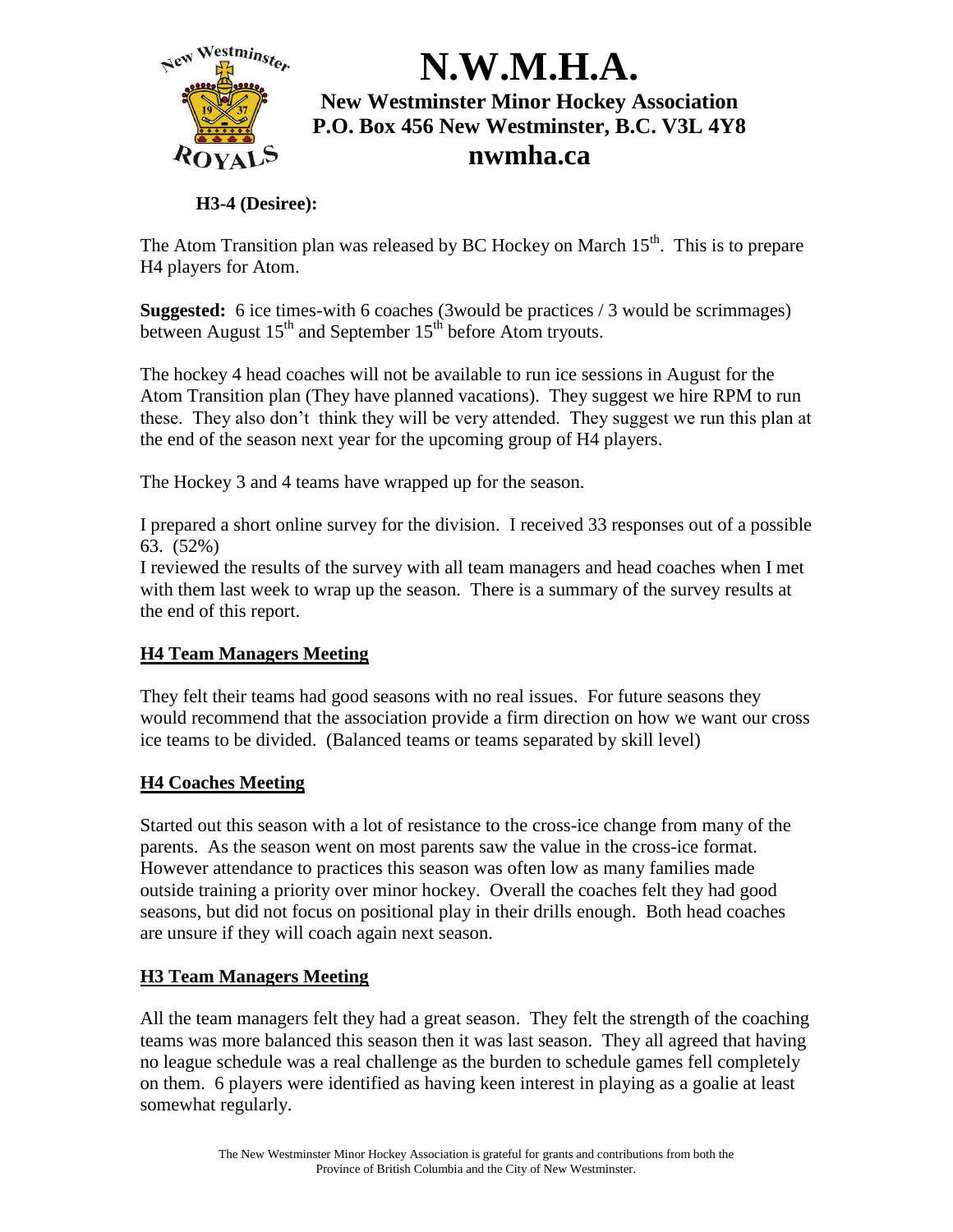

### **H3 Coaches Meeting**

All coaches felt they had a really good season. It was noted that they prefer the half-ice orientation to the cross-ice format. They would like to stress that smaller nets and dividers really need to be purchased for the future years of cross-ice. It was also noted that a certain RPM coach regularly left the ice 10-15 minutes early at every morning practice for all the H3 teams. 2 of the coaches have said they will return next season, the  $3<sup>rd</sup>$  says it depends on what happens with his older sons team.

### **Summary of Survey Notes**

- Most families felt they enjoyed the season. Only 1 family felt it was below average.
- Almost all families were very happy with their head coaches. Some of the negative feedback about the team cohesiveness and communication came from families that do not help out with the team ad did not attend team meetings.
- All families were very happy with their team managers.
- According to two families their player did really HATES THE CROSS-ICE FORMAT. Some players like cross-ice, but most are just not happy to be playing hockey.

### **The main positive aspects of cross-ice hockey were:**

- More passing and team play
- More ice time
- More fun
- More puck touches
- It challenges the stronger players and gives more opportunity to the less skilled players.

### **The main downfalls of cross-ice hockey:**

- No gradual introduction of the full game of hockey.
- Skating does not improve.
- Necessitates larger teams.
- Players do not learn positional play.
- We need dividers in New West.

All but 2 players plan to play in New Westminster. One player is likely going to BWC, another is unsure if they will play.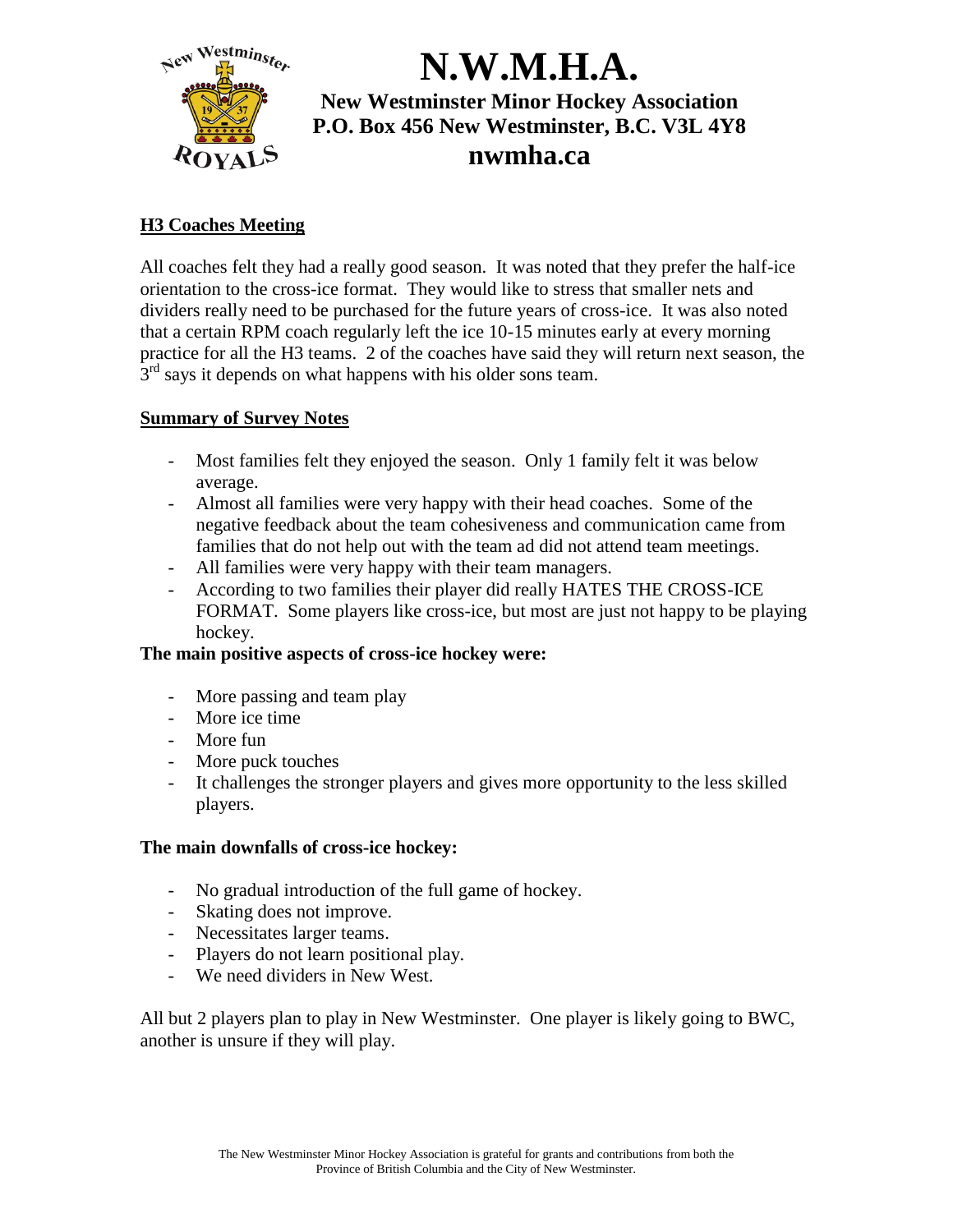

## **nwmha.ca**

### **Suggestions for the Association:**

- Get dividers and smaller nets for cross-ice.
	- **o Discussion among executive think that smaller nets should be first priority.**
- Continue to bring in outside professionals for player development. RPM or Inside Edge. Many people feel that RPM is not the way to go.
- We should have a policy to allow H4 players to try out for Atom.

## **o BC hockey need to approve this policy.**

- "It would be great if we could consider being open to a more competitive approach where warranted. We seem to have a "This is how we have always done it" approach, and "If you don't like it, go to BWC". Times change, and what was right for the club in the past isn't always the right thing in the future. We realize that none of our kids will be playing in the NHL, but getting a chance to be pushed, develop and set goals is a positive regardless of where they end up"
- Saturday morning goalie clinics were not as well run as previous season. They didn't run good practices if they weren't being watched.
	- **o Desiree is going to find out more information on this matter.**

### **Atom (Jeff):**

It was a quiet month. I would like to thank Daniel and Desiree for all their hard work. All Atom teams did well.

### **Peewee (Bud):**

A good year for all teams this season. The tournament in New West was a good experience.

The C Teams had great coaches.

The A team got knocked out by Burnaby Winter Club and continued playoffs in the President League where they did well.

## **Bantam (Greg):**

This past season was relatively quiet for Bantam. There were only a few incidents that required some level of board involvement, and those seem to be resolved successfully.

The team balancing process was the most difficult I've ever faced. We had challenges with coaches, ice times and players skill level. There were a number of families that simply would not accept the earlier practice times, making balancing difficult.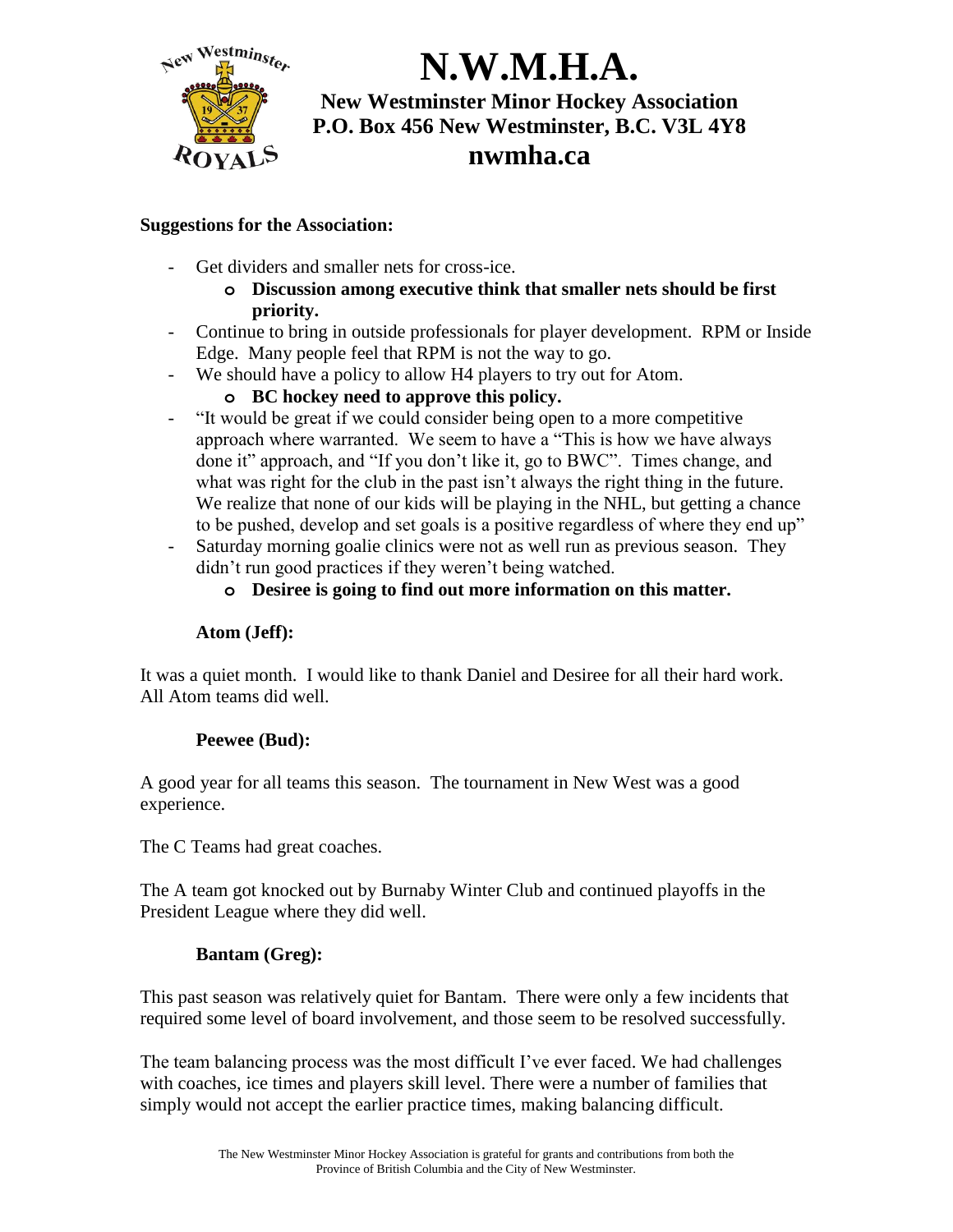

Throughout this process I wondered about two specific items that the association might want to look at to help guide the parents and the DM at the Bantam level.

- 1) Early morning practices, I know there are a few that find this unacceptable, they feel that at the Bantam level they're entitled to afternoon practices. Unfortunately, as our communities have grown and changed so must our association. Unless there is a new rink in the very near future I suggest the board consider an early morning option for Bantam. Or at least have all early afternoon practices at Moody Park Arena close to the high school where a significant number of players attend.
	- **o It was explained that at this level and age most of the player at the high school may have what is called a "Z" block and would have to be at school even earlier than expected and that is why early morning practices don't work.**
- 2) NWMHA to look at more explicit guidelines for parents and DM's around refusing to accept a team's practice/game time. What is acceptable and what isn't? This year we had a number of families that simply would not accept any other time than the time that fit for them. More than one family told me they would not play if they had to practice at any other than a specific day and time. Very difficult.
	- **o It was discussed that all "C" practices are open to all players. Any player can practice with any "HOUSE" team at any available time that is good for them. It would be unfortunate that they would chose not to practice with their team but they would be able to practice and improve their skills that way.**

This year was a tough year for our Bantam C teams. Our skill level was not the same as in the past when compared to our competition. After winning all the in-house balancing games C1 went 6-20 and were outscored 91-170 finishing  $9^{th}$  out 10 in the Blue Group. C2 was 14-12 with 99 goals for and 81 against finishing  $7<sup>th</sup>$  of 10 in the Green Group. C3 went 4-21 and was outscored 68 to 140 finishing  $10<sup>th</sup>$  out of 10 in the Blue Group. The issue around practice times and the player availability certainly played a role in the level od disparity between the three teams. Personally, I have some question around how the in-house balancing games were played. Hard to have one team sweep the balancing then go 6-20 in the weakest group. If I'm DM going forward I will talk to all the coaches before the balancing games and ask that they play the game to win.....

Our A team had a good season. The team struggled in the placement round going 1-7 but found themselves in league play going 13-4 to finish  $2<sup>nd</sup>$  in flight 5. The boys went 1-1 the first round of playoffs, then went 5-1 in the president's series.

This year's Rep Team selection process was very different from years past. We had a much smaller pool of players to select from and in the end needed to bring in a goalie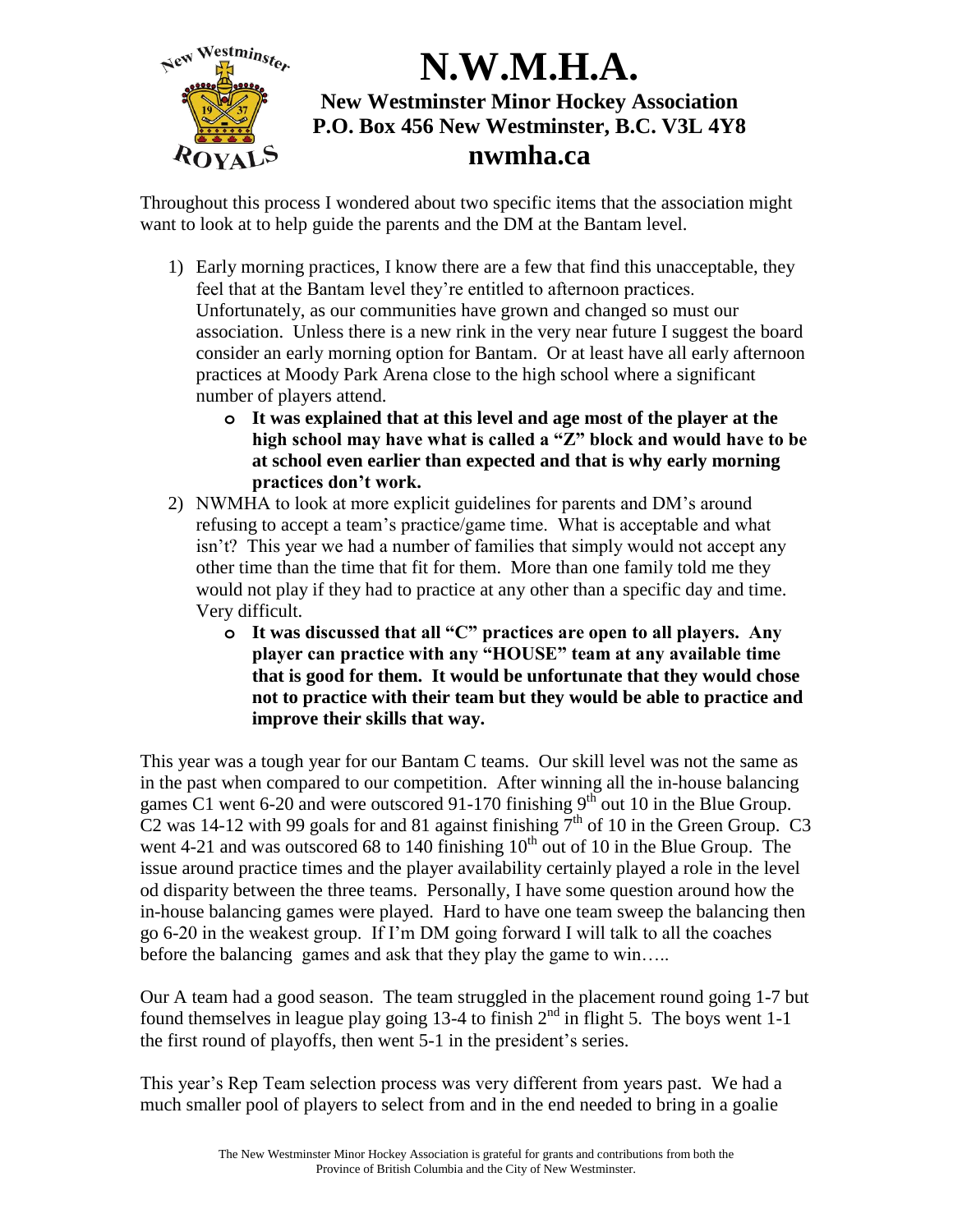

from Richmond to round out the roster. There were a number a number of different players called up to help with injuries and other missed games. From what I know, there were no issues with the Taxi Squad and how it was used. The coaching staff was all nonparent volunteers lead by Todd Fletcher. From my conversations with the parents, everyone was quite happy with how things turned out. The boys enjoyed working with them and the parents felt that the team and individuals progressed.

The feedback I received indicated a good year for the most. I did have a couple of complaints about the balancing but there was not much I could do once the PCAHA deemed the teams balanced. I understand Bernie received a complaint specifically about a coach and the Bantam DM, but to my knowledge it never formally surfaced.

I want to thank all our coaches and managers for volunteering countless hours to give our kids a chance to play a game they enjoy. Additionally, I want to extend a big thank you to the board for the dedication to the kids of New West. A special mention and thank you to Lynda, The Ice Allocator job is one of the toughest ones around.

### **Midget (Jennifer):**

### **Midget A1**

Beat Semiahmoo twice  $5-2 \& 6-1$  to advance to the Final 4.

New West hosted the Final 4 over three days with 2 games each day  $\&$  it went very well. Had Beat Aldergrove 5-3, lost to Port Moody 2-1  $& 1$  tied Vancouver for a 2nd place tie with Vancouver.

They played a tie breaker game in Vancouver & lost 4-2 with Vancouver advancing to the Provincials in Port Coquitlam.

### **Midget A2**

In the President's Series they beat Coquitlam A3 3-2 & lost to West Vancouver A1 1- 0 & Chilliwack A3 4-2.

### **Midget C1**

Finished the season on a strong note with 5 wins & 3 losses. They were tied for 2nd after the playoffs & missed going to the banner game as the other team had more wins.